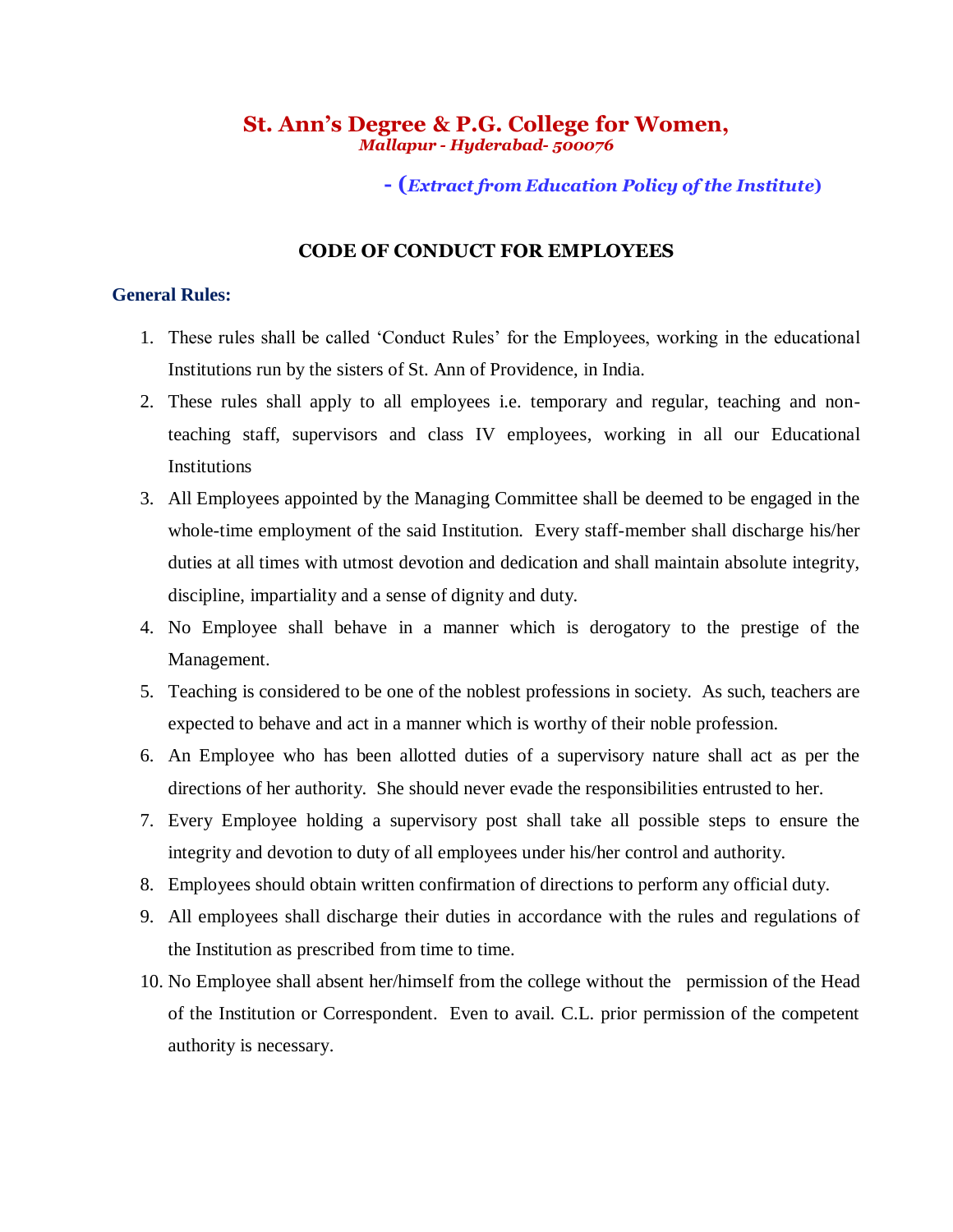- 11. No Employee shall display careless work, laziness and inefficiency, late coming, loitering while on duty.
- 12. No employee shall give coaching or engage in unauthorized private tuition to any student.
- 13. Any application to any other agency should be intimated to the Correspondent and permission of the Management obtained.
- 14. No Employee shall appear for any examination for improving her qualifications without prior intimation and permission of the Management.
- 15. No Employee shall write text books or other books without the prior permission of Management.
- 16. No Employee shall publish guides/question banks, notes etc.
- 17. No employee shall read any cheap literature relating to sex or crime in the presence of pupils or encourage students to study such literature.
- 18. No Employee shall use abusive or filthy language so as to hurt the sentiments or feelings of the students in the class-room or within the premises of the Institutions.
- 19. No Employee shall be involved with any form of sexual abuse.
- 20. No Employee shall resort to inflicting corporal punishment like beating of any student in the class-room or within the premises of the institution. However, any act of indiscipline or misbehavior on the part of the students shall be brought to the notice of the Head of the Institution.
- 21. No Employee shall encourage the students to write bad slogans or abusive language against the Management or against the other employees of the Institution, on the walls of the college, on the blackboard and online social sites.
- 22. No Employee shall either borrow or lend money from/to the staff and the students.
- 23. No Employee shall encourage anyone to follow any particular way of behavior which is prejudicial to the interest of the students as well as to society in general.
- 24. No Employee shall send any student to her residence or any shop to bring anything for her personal use to any time of the day. Prior permission of the Head of the Institution must be obtained wherever any student is sent out of the Institution on any work connected with examinations, class work etc.
- 25. No Employee shall receive, accept or collect any money from any student without prior permission of the Head of the Institution.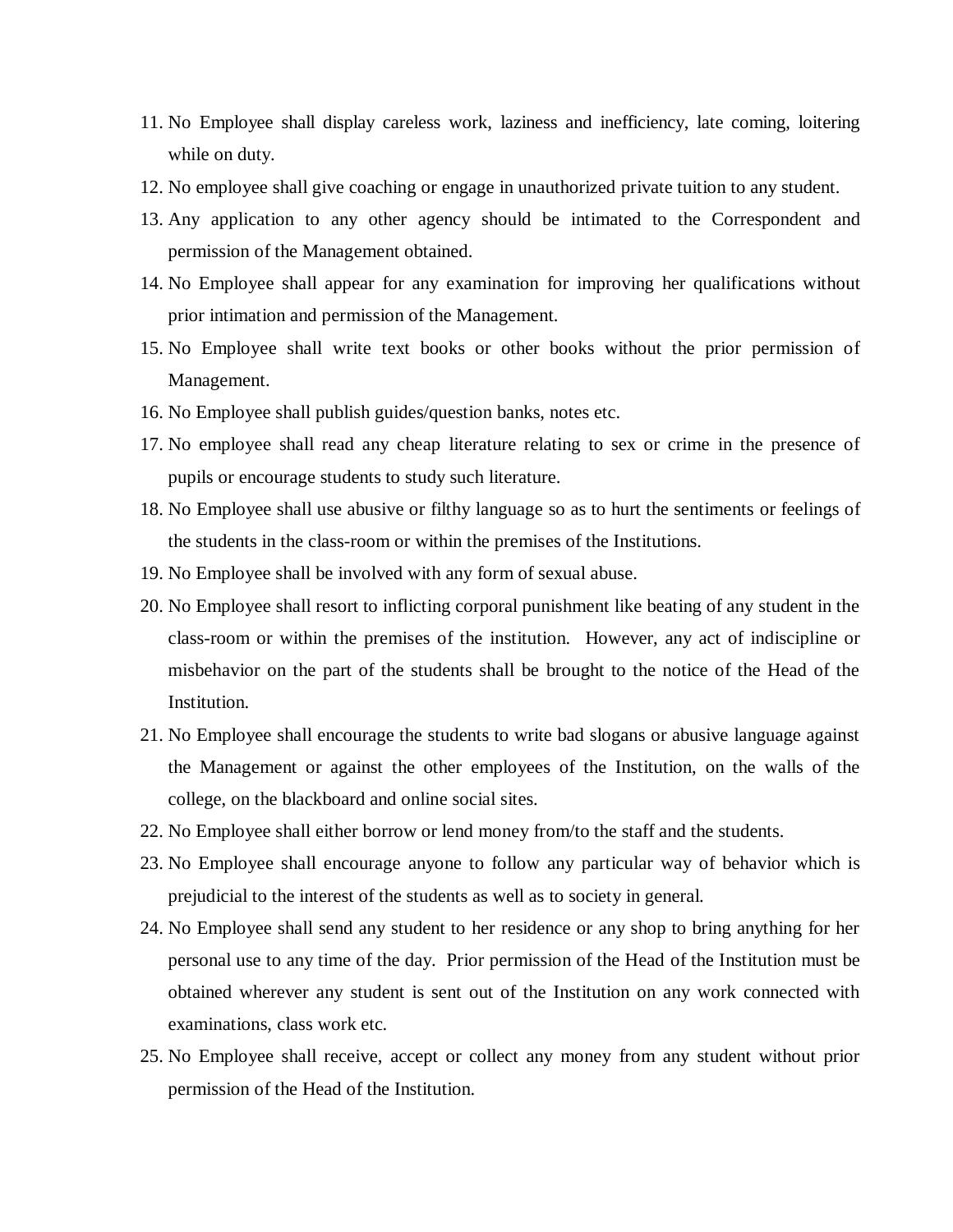- 26. No Employee shall indulge in any form of gambling in the premises of the Institution or in any public place.
- 27. Every Employee must attend the college on time and be present ten minutes before the College Assembly. All employees should be present in the college during the working hours, including leisure periods. Prior permission of the Head of the Institution should be obtained to leave the premises of the Institution during working hours.
- 28. No Employee shall use cell phones during the college hours.
- 29. An Employee shall forego one C.L. at every third late attendance.

## **Private Employment or Trade and Investment**

- 1. No Employee shall undertake any other employment or work or engage her/himself directly or indirectly in any trade, business, commission, agency etc., which will hamper the dedication to the Institution.
- 2. No Employee shall take part in promotion, registration or management of any banking, Private co-operative society or other company for commercial purpose.
- 3. Any fee, remuneration, honorarium etc, shall not be accepted any Employee for any work done to any private body/Organization or private person without prior specific permission from the Management.
- 4. The Employee who is working with an undertaking may have to report to the Management giving in full details of work, place, etc.
- 5. The Employee should give an undertaking to discontinue the work if so directed by the Correspondent.
- 6. No Employee shall speculate in any stock, share or other investment.

#### **Communication of Official Documents of Information**

- 1. No Employee shall publish any document in her name anonymously or pseudonymously in the name of any person, leading to any criticism, against the Management or Government, the people of India, or any foreign country etc.
- 2. Similarly, all Employees should avoid public utterance, or make any statements, or express opinion which may embarrass the relations between Management/Staff/Students and Government.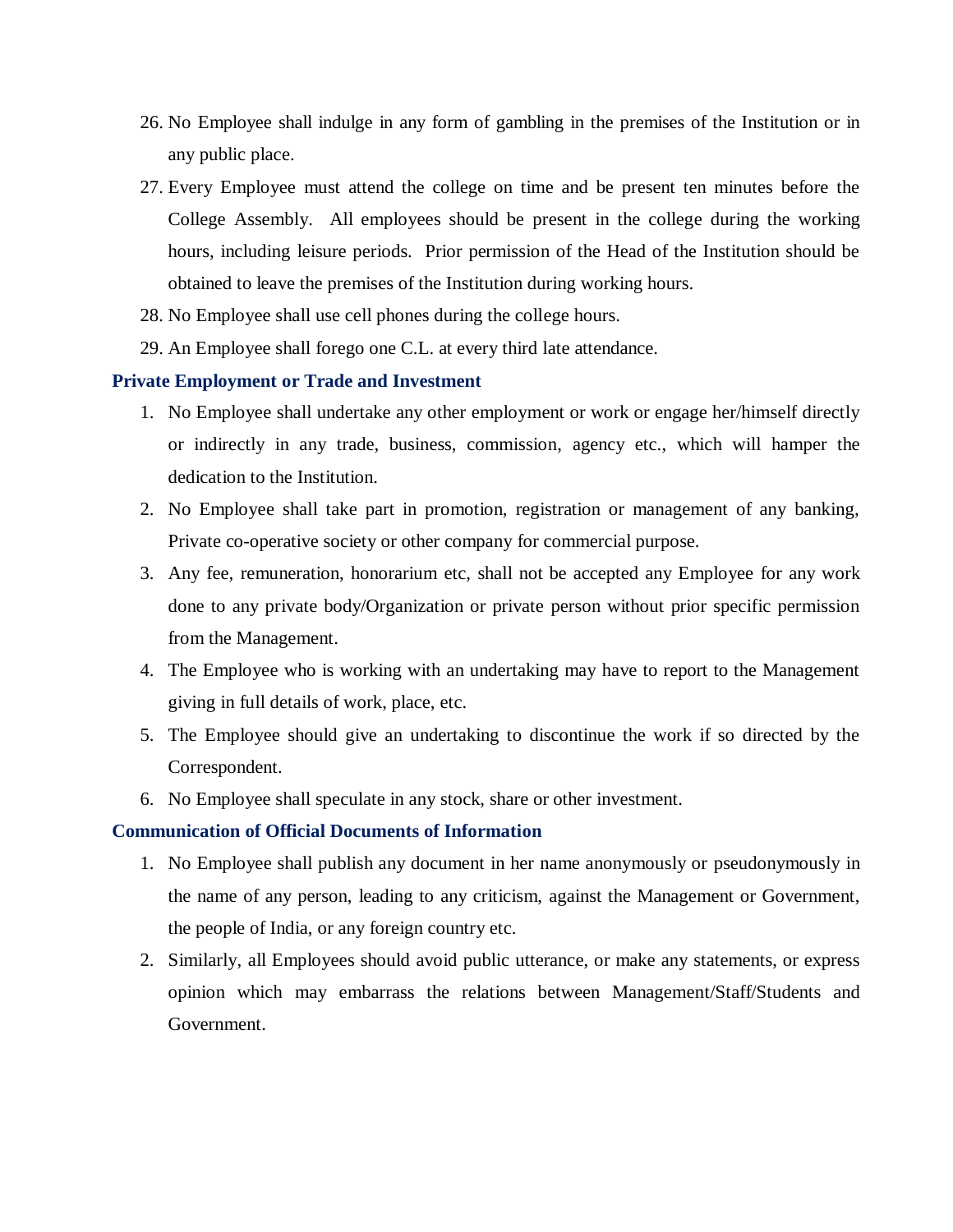- 3. Without specific permission or orders of the management, no Employee shall communicate, directly or indirectly, any official document or its contents or any information to any person or the press.
- 4. All the employees connected with examination work should be cautious and under no circumstance reveal any information to any unauthorized person.
- 5. No staff member entrusted with the duties of invigilation in the examination hall or room may possess any forbidden material with her or allow or encourage students to indulge in copying and other malpractices.

# **Liability of Search**

All male staff members shall be liable to be detained for search in a separate room by any other security personnel or Management of the college while entering or leaving the premises of the college; and all female staff members shall be liable to be detained by the persons mentioned above for search by a female searcher. If acting without malice the gate man or any security personnel or any officer of the college suspects that a staff member is in wrongful possession of property belonging to the establishment, he can detain such a staff member for search provided that the search shall not be made except in the presence of two other persons of the same sex as the suspected staff member.

#### **Taking Part in Politics and Election**

- 1. No Employee shall be a member or associate or take part in any political party or political activities or any other Organization which takes part in politics.
- 2. No Employee shall canvas or otherwise interfere with or use her influence with the Legislature or any local body or local authority, Municipal, Co-operative unions or Association unless she resigns her appointment or her resignation is accepted by the Management. Any contravention of this provision by any Employee shall be regarded as sufficient ground for her removal.
- 3. If any Employee is participating in any political movement, her case may be referred to the governing body whose decision will be final.

# **Taking part in Strikes and Demonstrations**

1. No Employee shall participate in any strikes or demonstrations which are prejudicial to the interests of the sovereignty and Any fee, remuneration, honorarium etc, shall not be accepted integrity of India, the security of the state, friendly relationships with foreign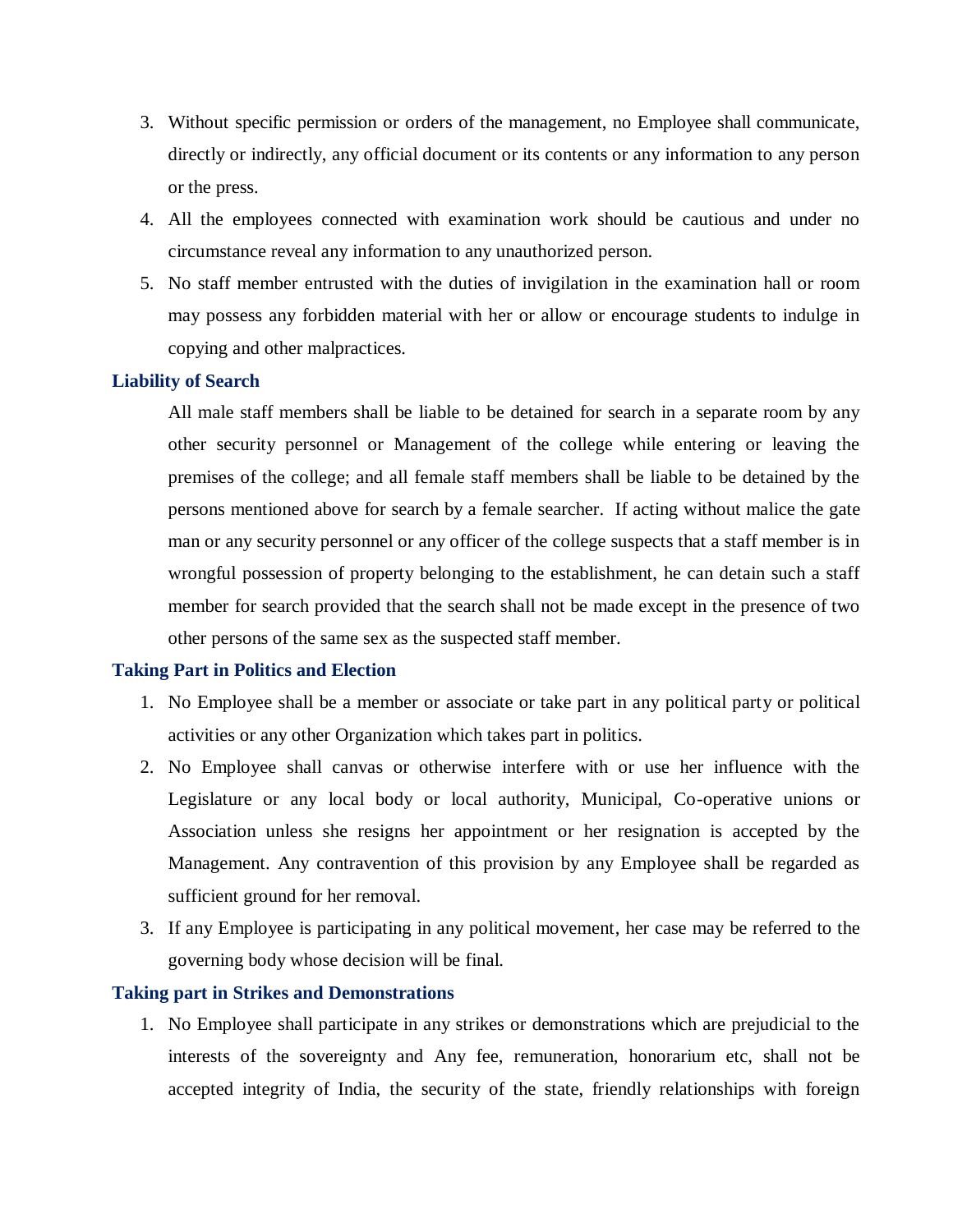states, public order, decency or morality or which involves contempt of court, defamation or incitement to an offence or in connection with any matter pertaining to is/her service or to any other matter which tends to bring the institution into disrepute or in any way instigate, incite or abet any form of strike by any member or employees.

- 2. No Employee of the Institution shall join or continue to be a member of any Union or Association, the objectives of which are prejudicial to the interests and integrity of the Management.
- 3. No Employee shall become a member of any Union or Association which has any connection with a political Party.
- 4. No staff member should bring or attempt to bring political pressure from any Union or Association, or parents or other extraneous sources to bear upon the Management for furtherance of her interests in respect of matters pertaining to her services.
- 5. Without prior permission and sanction of the Management, no Employee shall have recourse to the press or any court for the vindication of an official act of his/hers which has been the subject matter of adverse criticism or any attack of a defamatory character in public.

#### **Drinking and Smoking**

Every Employee shall strictly abide by the laws relating to consumption of liquor, or drugs in the institutional premises.

#### **Behaviour in Public**

- 1. No Employee shall misbehave with or ill-treat any parent, guardian, student, teacher or other employee of the institution.
- 2. No Employee shall encourage or incite any student, teacher or any employee to behave in a disorderly manner in the premises of the Institution.
- 3. No Employee shall organize or attend any meeting during the working hours of the institution except with the permission of the Head of the Institution.
- 4. No Employee shall indulge in any violence or any conduct which involves moral turpitude or cause or incite any other person to cause any damage to the property of the Institution.
- 5. No Employee should instigate feelings of casteism and communal activity. No Employee should discriminate against any person on grounds of caste, creed or language.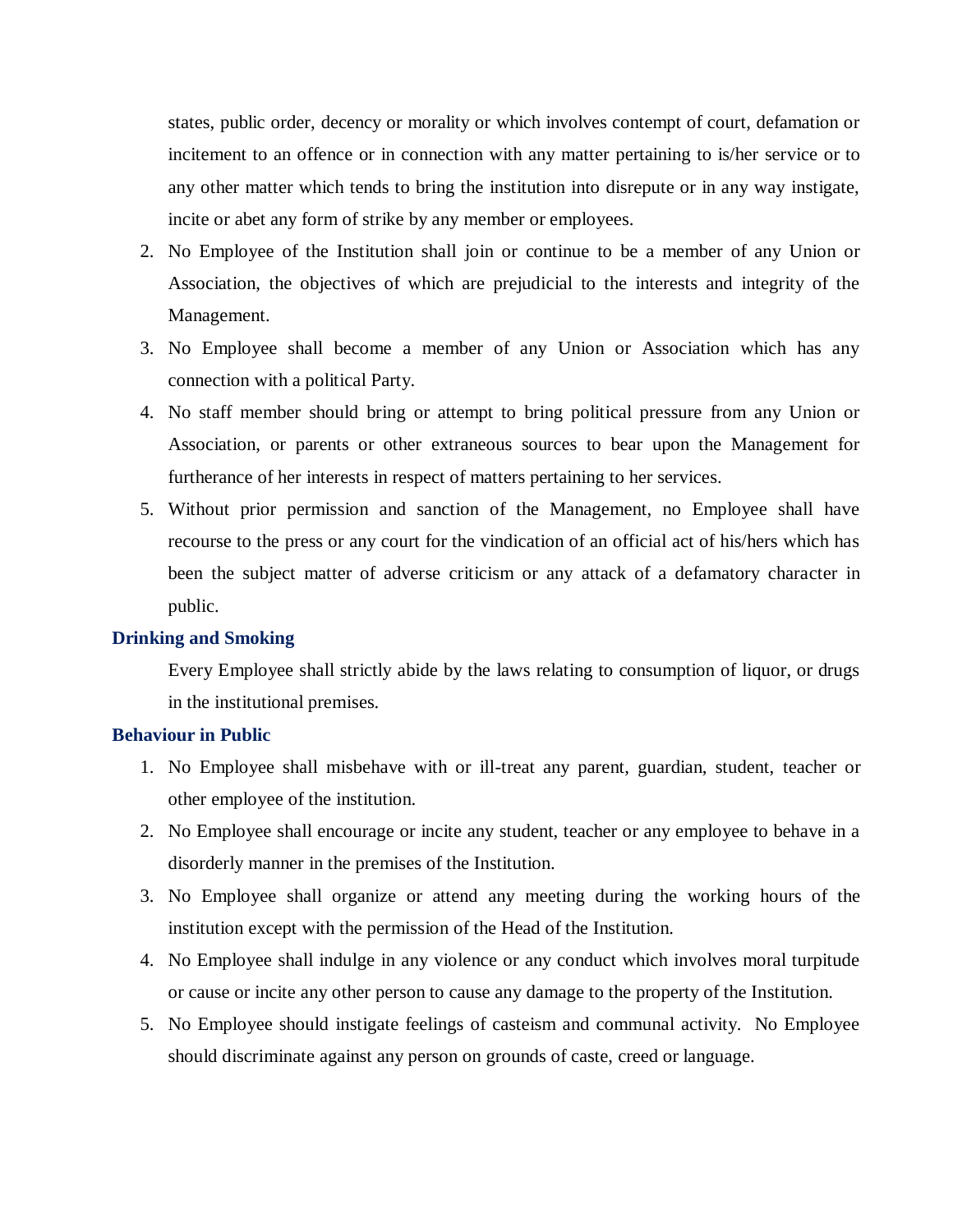6. No Employee shall induce, propagate or incite any student to propagate casteism, communal sectarian activity or untochability, or discriminate against any person on the grounds of caste, creed, language, place of origin, social cultural background.

# **DISCIPLINARY ACTION**

# **1. Termination**

- 1. The Employer has the right to terminate the services of her/his Employee by giving him a termination notice or by paying him wages in lieu thereof, as per the terms and conditions mentioned in the appointment order.
- 2. Any of the following types of behavior or misconduct may justify suitable disciplinary action like reduction in rank or removal of employees.
	- a. Willful insubordination or disobedience, whether individual or in combination with another, to any lawful or reasonable order of a superior.
	- b. Theft, fraud or dishonesty in connection with the employer's property.
	- c. Willful damage or loss of the employer's goods or property.
	- d. Taking or giving bribes or illegal gratification.
	- e. Habitual late attendance or habitual absence without leaves for 10 consecutive days.
	- f. Habitual negligence or neglect of work.
	- g. Going on strike, inciting others to strike work etc.
- 3. The following procedure should be followed for disciplinary action like suspension/dismissal, removal or reduction in rank for any permanent employees.
	- a. Make known the charges to the Employee concerned by issuing a charge sheet or show cause memo. (There should e no indication of punishment in the charge sheet).
	- b. Afford him/her an opportunity to submit his/her explanation.
	- c. Conduct an enquiry into the truth of the allegation after giving reasonable time between the issue of the charge sheet and information about the case on enquiry. The enquiry should be completed within two months from the date of communication of the charges.
	- d. Consider the evidence gathered, based on the report of the enquiry officer, before imposing the punishment.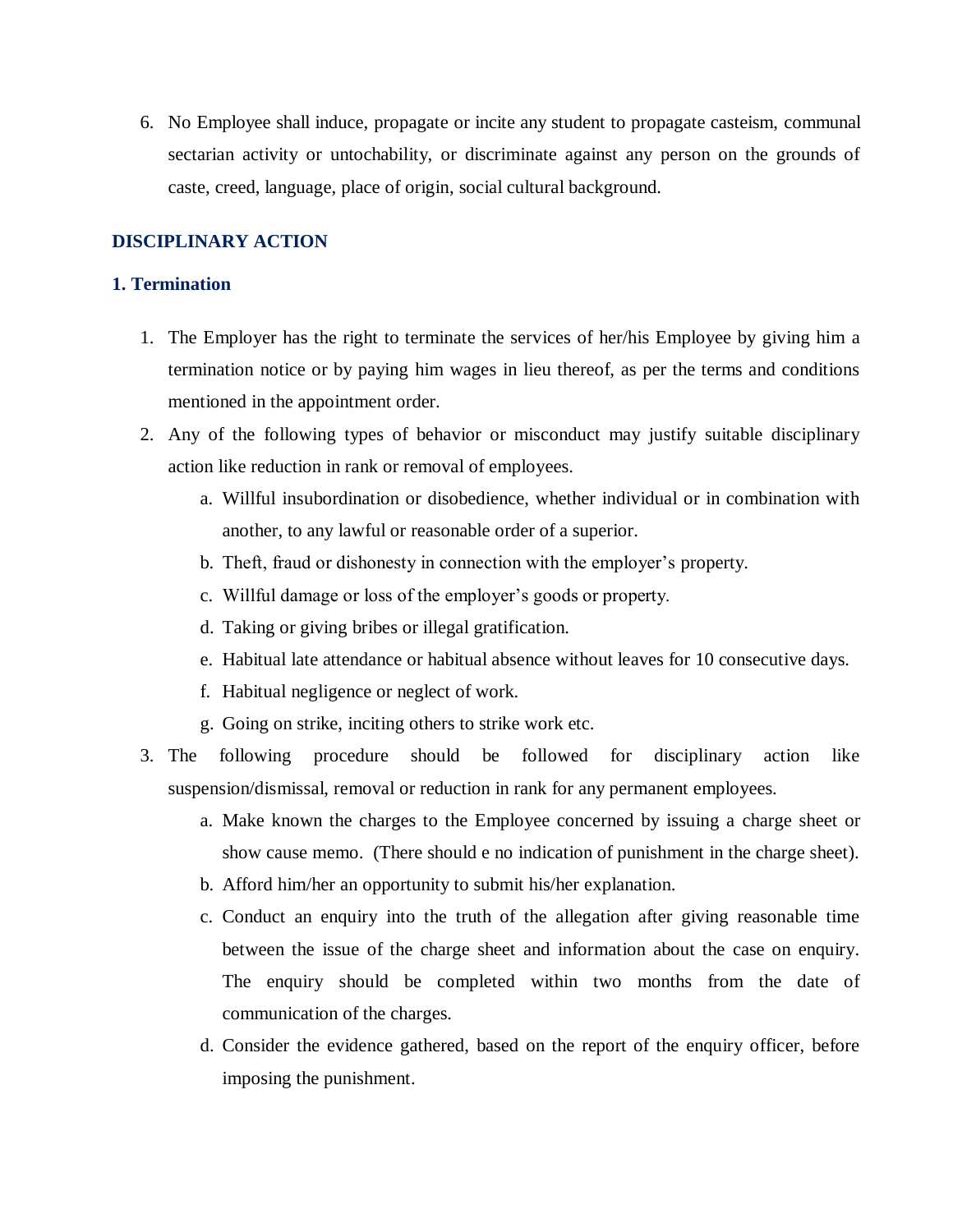## **Suspension / Dismissal**

- 1. No Employee shall be placed under suspension except when an enquiry into the misconduct such an Employee is contemplated.
- 2. No such suspension shall remain in force for more than a period of two months from the date of suspension and if such enquiry is not started and completed within that period, such Employee shall be, without prejudice to the enquiry, declared to have been restored as Employee. Provided that the competent authority may, for reasons to be recorded in writing, extend the said period of two months to a further period not exceeding two months, if in the opinion of such competent authority the enquiry could not be completed within the said period of two months, for reasons directly attributable to such an Employee.

# **Remuneration of Suspended Employees**

- 1. Every Employee who is placed under suspension shall be paid subsistence allowance at such rates as may be prescribed during the period of suspension.
- 2. Increments falling due during the suspension period should be added in subsistence allowance and the subsistence allowance should be calculated accordingly.
- 3. When an Employee is exonerated (guiltless) of the charge which caused his/her suspension, the subsistence allowance paid to him/her for any period shall be adjusted against the full wages admissible to him/her for the period.
- 4. Leave may not be granted to an Employee under suspension.

# **Imposing Minor Penalties**

No enquiry is necessary for imposing minor penalties. A charge sheet is to be given directing the show cause and after the employee has submitted the representation, minor punishment can be imposed. Some of penalties which are considered minor are:

- 1. Warning
- 2. Censure
- 3. Stoppage of increment with or without cumulative effort.
- 4. Suspension without wages.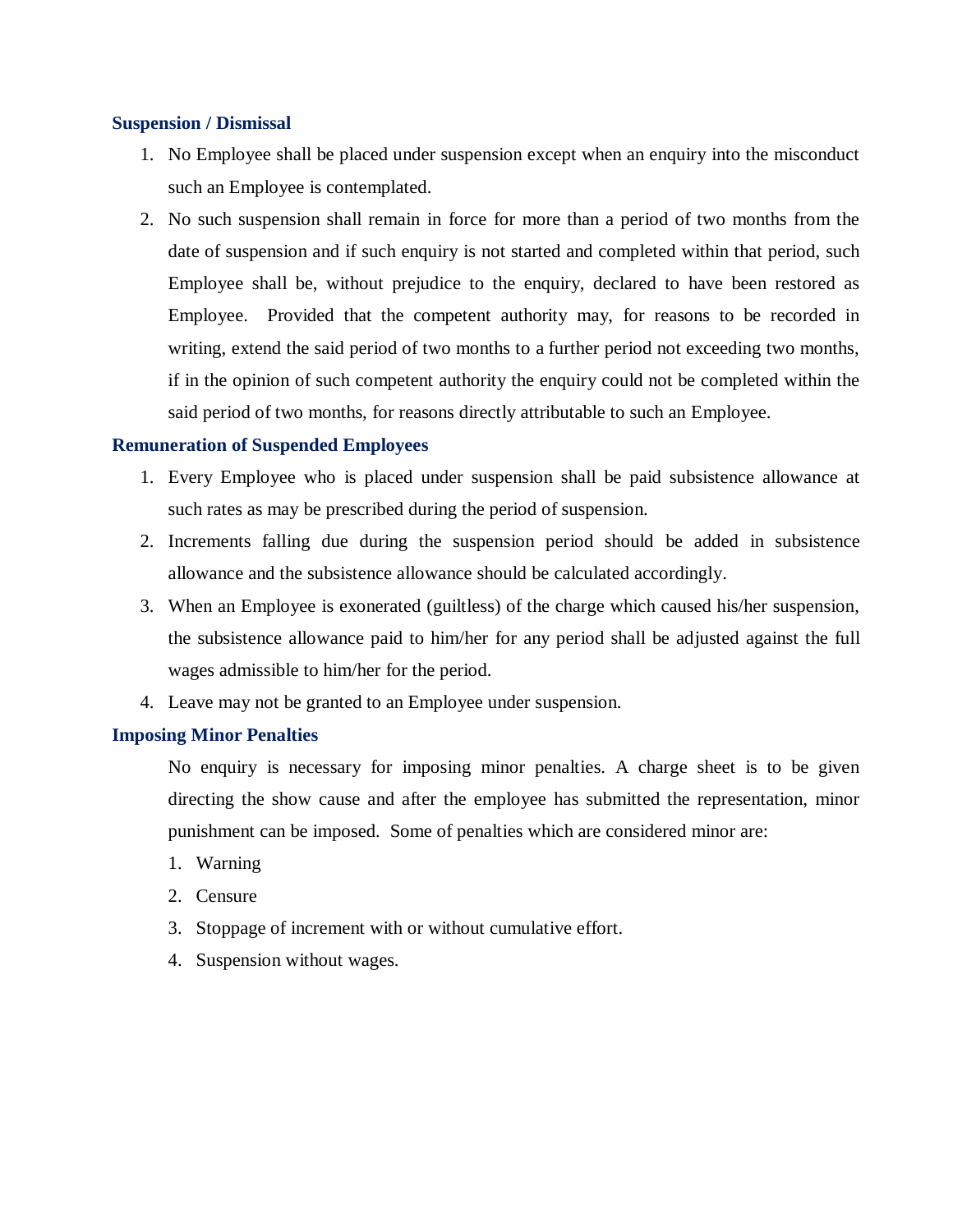## **CODE OF ETHICS FOR EMPLOYEES**

## **General Conduct for Teaching Staff/Lecturers**

- 1. Every Lecturer shall be present in the college during the working hours and actively cooperate with the Head of the Institution in organizing academic work and co-curricular activities.
- 2. Every Lecturer shall undertake such work as may be assigned to her by the head of the institution relevant to her duties as Lecturer, whether of curricular, co-curricular, cocurricular in nature, applied or field-work related to her subject, or work of the nature of social service, when required to do so even beyond the regular working hours or even when the Institution is not functioning during vacation or holidays. Vacation does not mean that a lecturer is automatically on a holiday or otherwise ceases to work for the Institution.
- 3. She shall be regular and punctual in attendance, in respect of her class work, examinations and extra-curricular activities or any other work connected with the duties assigned to her by the Head of the Institution.
- 4. She shall abide by the rules and regulations of the Institution and shall show due respect to constituted authority.
- 5. A Lecturer shall not, knowingly or willfully, neglect her duty. She shall not absent herself from the Institution while on duty or remain absent from the Institution without leave.
- 6. She shall neither go on casual leave on a day of heavy work nor apply for leave simply because such leave has to be exhausted. She shall apply for leave in advance except in totally on for seen circumstances, so as to enable the Head of the Institution to make substitute arrangements.
- 7. She shall reside in station except during vacation or on leave, in which case she shall leave with the prior permission from the Head of the Institution, intimating her vacation – leave address and contact number in the Institution.

# **Professional Norms**

1. A lecturer shall consistently uphold the highest standard of professional ethics in the course of performance of her duties and shall so conduct herself as not to give rise to any suspicion or doubt, with regard to her/his honesty and impartiality.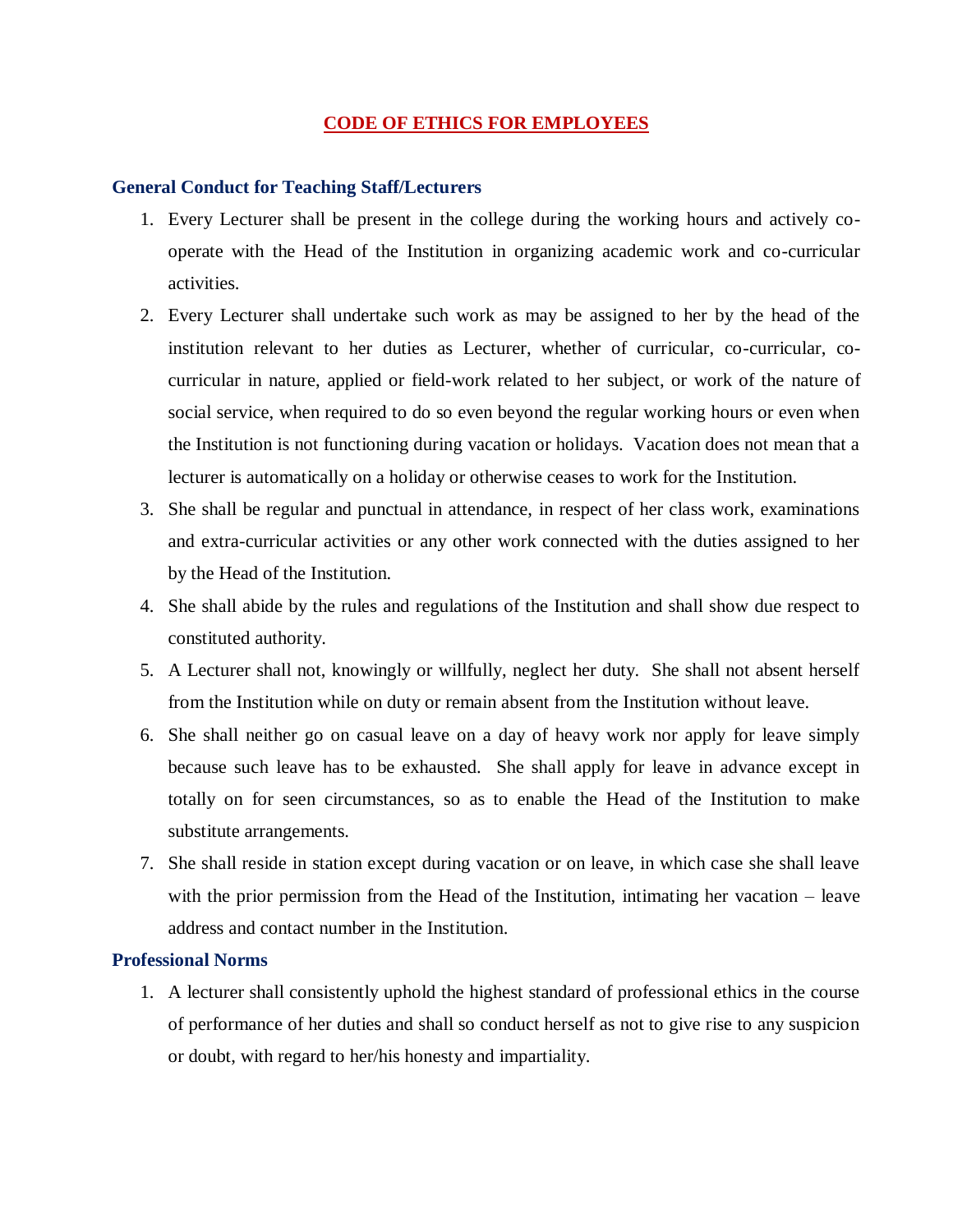- 2. Gross partiality in assessment of students, deliberately over-making / under-marking or attempted victimization of students on any grounds, shall constitute improper conduct on the part o a lecturer.
- 3. No Lecturer shall engage herself in coaching privately any student for any remuneration under any circumstances. Those who violate this regulation shall be liable for disciplinary action.
- 4. No Lecturer shall prepare or publish books or cheap notes commonly known s guides and made-easy-series, or assist directly or indirectly in the publication of such books by others.
- 5. No Lecturer shall indulge in or encourage any form of malpractice connected with examinations or any other activity in the Institution.
- 6. Every Lecturer shall project on all concerned and particularly on the students, an image of personal propriety, culture and decency through her dress and demeanor and shall be a source of guidance and a role model for the students in her character and conduct. She shall refrain from the sue of improper and objectionable language, shall wear dignified official dress. Women shall wear traditional dress-saree of non-transparent material consistent with modesty.

# **Maintenance of Discipline**

- 1. It shall be the duty of all categories of employees to assist the Head of the Institution in the Maintenance of absolute discipline in the Institution. All employees shall merge themselves into of disciplined team, setting aside individual opinions and caprices for the higher academic purpose of the Institution and they shall together strive to project the Institutional image.
- 2. No employee shall participate in any subversive activity nor shall she, directly or indirectly, by herself or through others, either by word or deed, instigate, incite, abet or encourage any student or students to indulge in any act of indiscipline, inside or outside the Institution, detrimental to the functioning of or the interests of the Institution.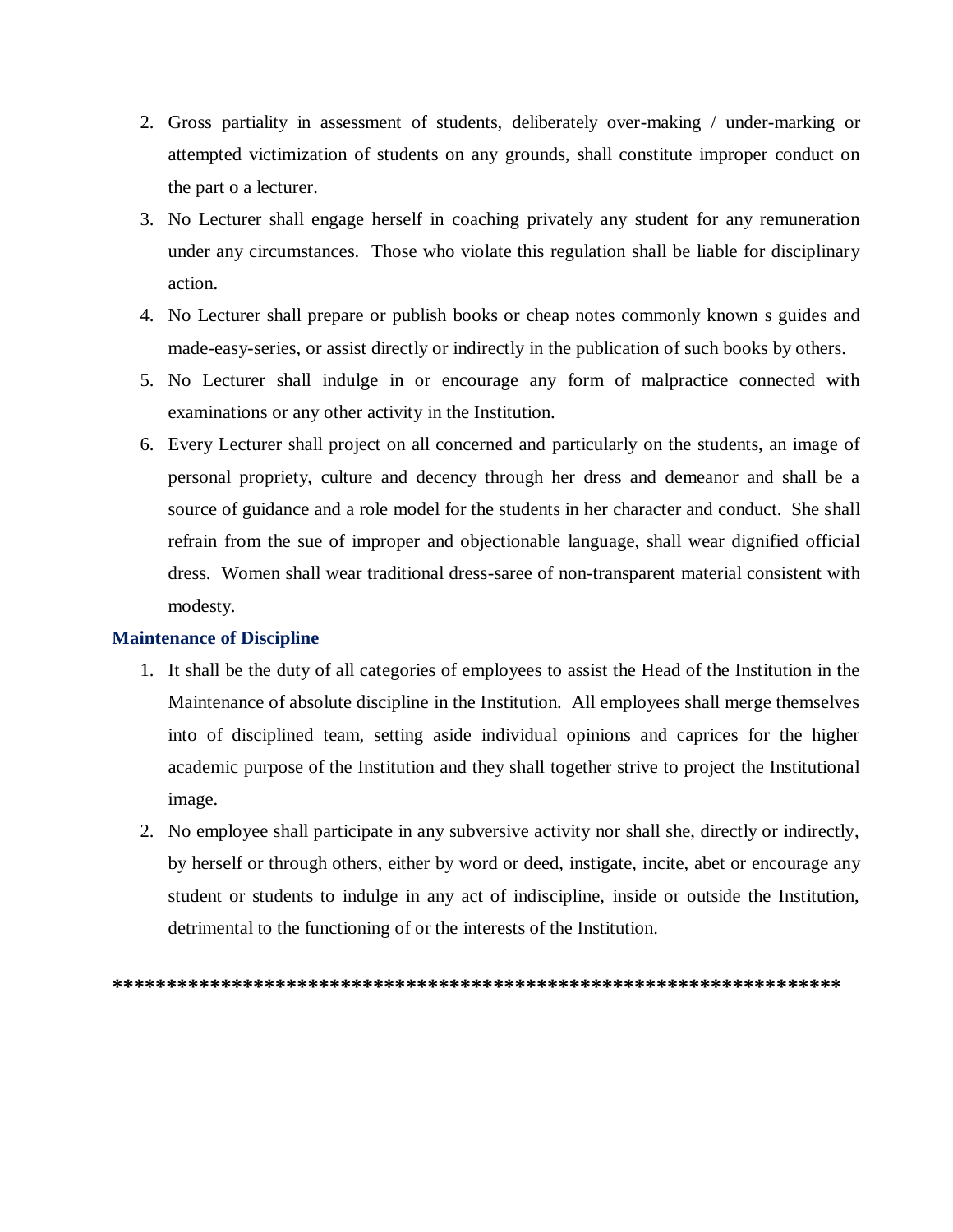# **CODE OF CONDUCT FOR STUDENTS**

#### **General Rules:**

#### **1. Uniform**

Wearing clean clothes is a part of college discipline. Students are expected to observe habits of personal cleanliness and wear the prescribed formal dresses. Jewellery of any kind should not be worn to school.

## **2. Discipline**

While the child is in the college, the parental authority is delegated to the college lecturer and she represents the parents for the purpose of correction, timely guidance and motivation in the larger interest of the educational institution and the student. It is necessary to enforce the rules of discipline strictly.

## **3. Misbehavior**

Misbehavior like writing letters, obscene gestures, using vulgar language and SMS, sex texting, absconding from attending classes, or physical contacts/violence, etc. are punishable, even leading to suspension and dismissal.

# **4. Punishment**

Punishment is for the purpose of connection and for enforcing college discipline and hence must e resorted to in the best interests of the child and the institution in question. Cruelty to children must be avoided at all cost. The teacher takes the place of the parent in the college. She should treat the children as she would treat her/his own child. Persuasion and motivation, love and concern would be the first approach towards children. However, in spite of the best efforts of the teacher, if a student is habitually late, irregular, lazy, and unclean, deliberately lies, uses obscene words or acts, or is insubordinate, then it should be brought to the notice of the Principal for a just punishment. However, the teacher shall not inflict corporal punishment.

# **1. Suspension**

Suspension is used rarely and only for serious reasons and it should not be for more than a week at a time. It a student, even after repeated suspension, does not reform himself/herself, he/she may be expelled. Suspension shall be followed by an enquiry and the parents must be informed.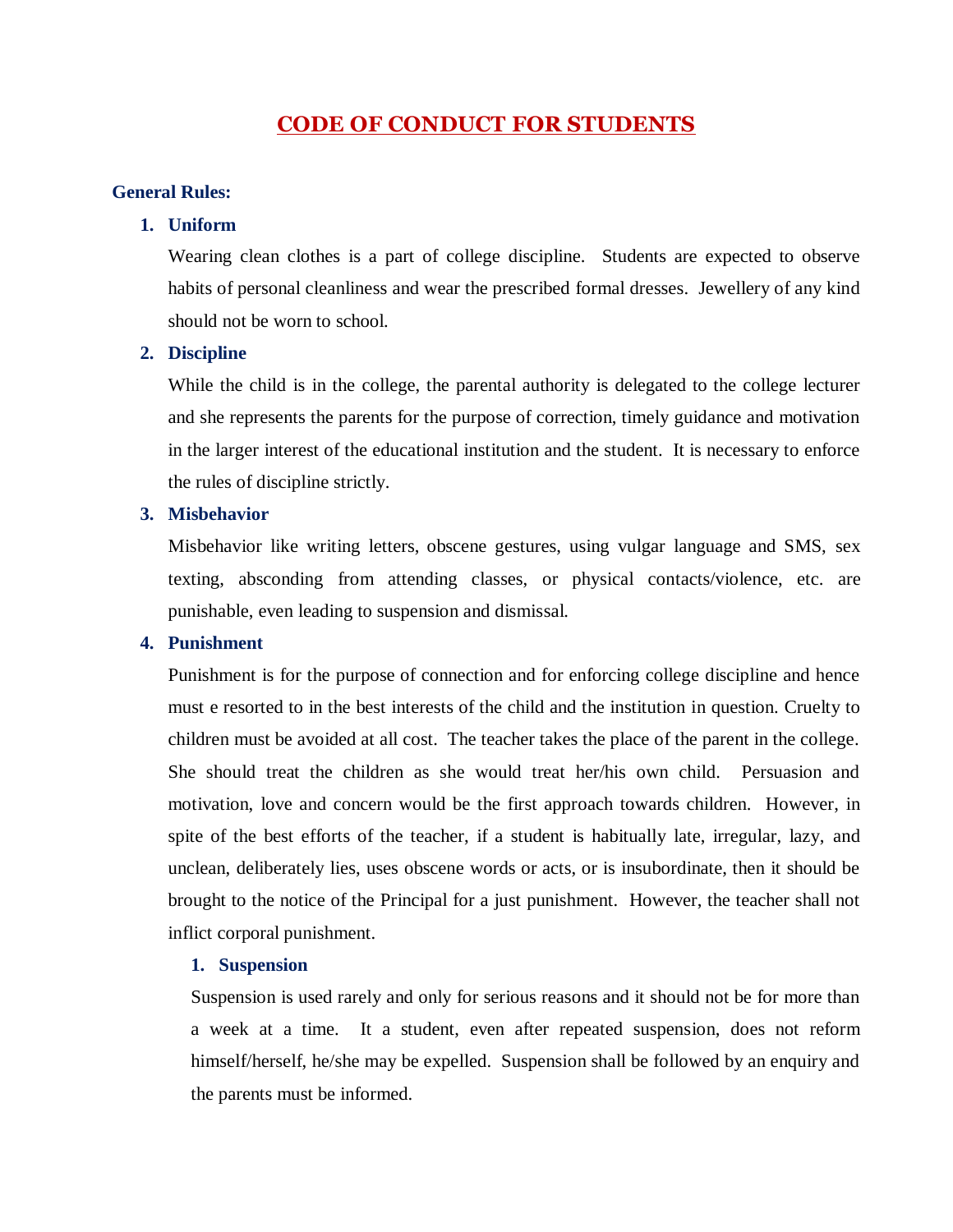#### **2. Expulsion**

Expulsion should be used only in the case of very grave offences and where there is no reasonable prospect of moral reformation of the offending student and where the retention of such a student might be injurious to the morals of other students or undermine the discipline and reputation of the Institution. Before any such action, the student in question should get a reasonable opportunity of presenting his/her explanation.

- a. Students are strictly forbidden to take part in any sort of political activity.
- b. Every student should take care of his/her own belongings.
- c. Students are expected to sort out their problems if any, in a dialogue with the Principal/Headmistress.
- d. They are strictly forbidden to organize strikes or incite others to strike or bring in any external influence affecting the normal running of the Institution.
- e. They shall abstain from any act which is likely to damage the reputation of the Institution.

# **5. Punctuality**

The day starts with Assembly Prayer. The students should be in the college 5 minutes before the first bell.

# **6. Examinations**

- a. Attendance at all Examinations is compulsory. Exemption is granted only on medical grounds.
- b. The Average performance throughout the academic year is taken into consideration for promotion. No re-examination will be conducted.
- c. 35/40% pass marks in all subjects should be insisted upon.
- d. A student may be debarred from any examination for giving or taking dishonest help.
- e. Parents / guardians should collect the progress reports every term. This will give them an opportunity to get first-hand information about the progress of their wards in all spheres.

# **7. Co-curricular Activities**

Participation in sports and games, indoor and outdoor as well as other intellectual contests like debate, quiz and cultural activities is part of the college curriculum. As such, every child should take interest in them and if selected, represent the college either individually or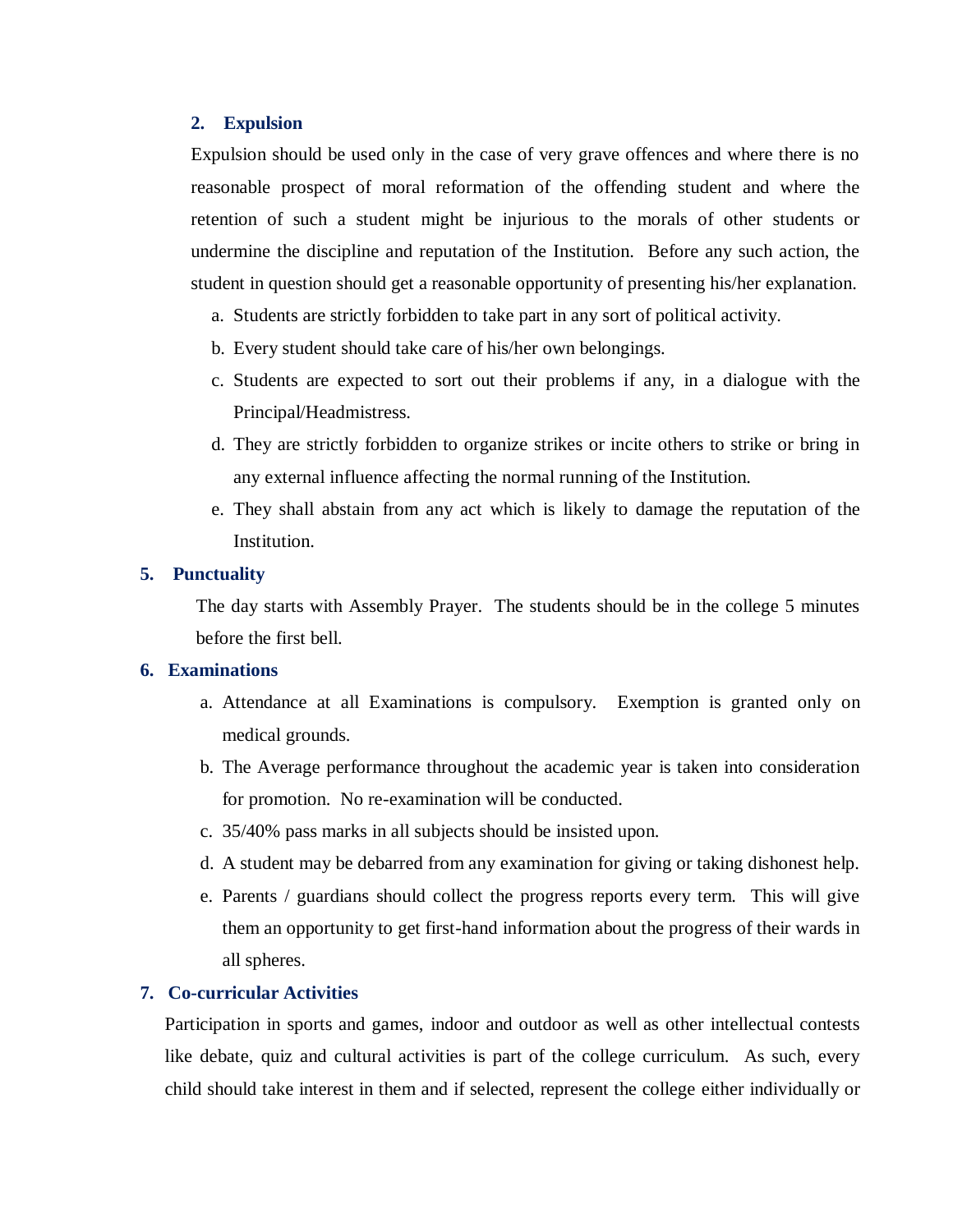as a team. They are bound to follow the guidelines given either by the Teacher-in-charge or the Principal.

For better and healthy competition, the children are divided into Houses. For unearthing the talents and developing them in the children, various clubs and associations like; Science club, Literati Club, GEOP Club, @Trades Commerce Club, Health Club, Melody Club, Sports Club, Cultural Club, Carlo Club etc., should be started and maintained. Picnics, education tours, college news letter/Magazine etc., should form part of the curriculum. Similarly, organization of YCS (Young Christian Students) and YSM (Young Students Movement) Social Groups, visits to slums, hospitals, prisons, home for the aged/disabled etc., must be encouraged.

#### **8. Other Related Disciplinary Rules**

The following rules of discipline are to be strictly enforced among the students.

- a. Strict regularity
- b. Obedience
- c. Courtesy in speech
- d. Cleanliness of clothes and person
- e. Respect for college Authorities and members of the Staff
- f. Ban on the use of cell phones in the college campus.

#### **9. Leave**

- a. Students must attend college regularly. No leave of absence shall be granted except for serious reasons. Applications for leave should be entered in the calendar and the signature of the Principal should be obtained.
- b. If a student is absent for more than 5 days due to sickness, the leave letter and medical certificate should be produced.
- c. If leave are not produced, students will not be allowed in the class.
- d. If a student is absent for a month without intimation and the fee is not paid the college authority must make an enquiry and do the needful.
- e. Students who are sick with contagious diseases should not be sent to college. No half-day leave will be granted, except in unavoidable circumstances.
- f. 75% of attendance is required for promotion. Consideration of 10% is given for medical reasons or for any other serious reasons.